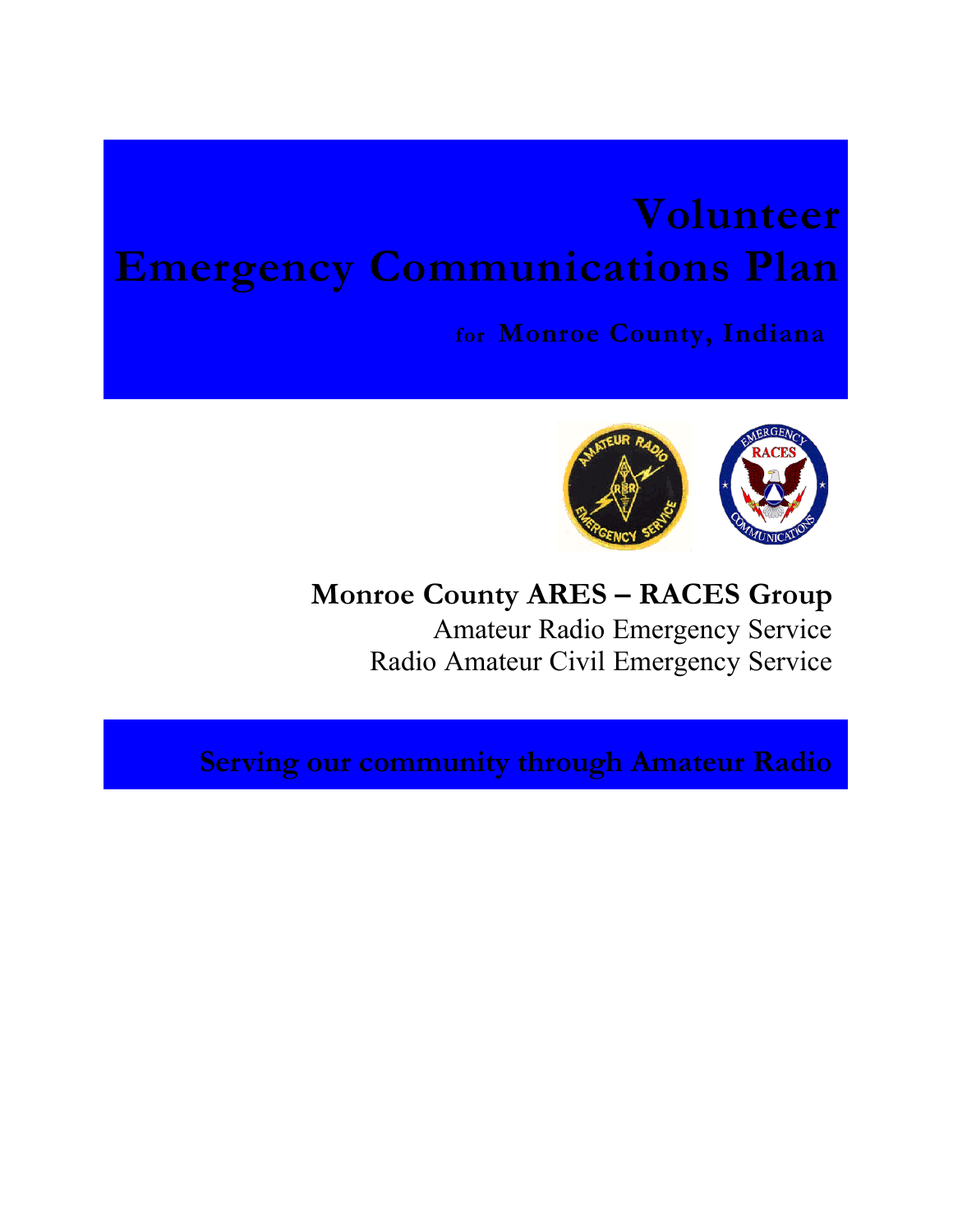### Table of Contents

| <b>Introduction</b>                          |                |                                    |    |
|----------------------------------------------|----------------|------------------------------------|----|
| Dedication                                   | $\mathfrak{Z}$ |                                    |    |
| Monroe County                                | $\overline{4}$ |                                    |    |
| The Role of Amateur Radio                    | 5              |                                    |    |
| <b>Emergency Service and Training</b>        | 7              |                                    |    |
| <b>Emergency Condition Alerts</b>            | 8              |                                    |    |
| <b>Mitigation</b>                            |                |                                    |    |
| <b>Emergency Response Resources</b>          | 9              |                                    |    |
| <b>Amateur Radio Repeaters</b>               | 13             |                                    |    |
| <b>Preparedness</b>                          |                |                                    |    |
| <b>Emergency Preparation and Training</b>    | 14             |                                    |    |
| Severe Weather Safety                        | 18             |                                    |    |
| The Ready Kit                                | 21             |                                    |    |
| <b>Response</b>                              |                |                                    |    |
| <b>Initial Action Checklist</b>              | 23             |                                    |    |
| National Incident Management System          | 23             |                                    |    |
| <b>Amateur Radio Emergency Operations</b>    | 24             |                                    |    |
| <b>Activation of the Communications Plan</b> | 25             |                                    |    |
| Principles of Disaster Communication         | 27             |                                    |    |
| <b>Repeater Operation</b>                    | 28             | <b>Appendix</b>                    |    |
| <b>Amateur Radio Nets</b>                    | 28             | <b>Understanding Memoranda</b>     | 40 |
| Principles of Net Operations                 | 29             | [MOU] FEMA                         | 41 |
| Communications w/by Other Agencies           | 30             | <b>Monroe County RACES</b>         | 44 |
| Communicating with the Media                 | 34             | FCC Title 47, Section 97 Subpart E | 51 |
| <b>Recovery</b>                              |                | <b>ARES-RACES</b> Application      | 53 |
| <b>Shelter Operations</b>                    | 35             | [sou] Red Cross                    | 55 |
| Health and Welfare                           | 36             | [MOU] National Weather Service     | 60 |
| <b>Property Damage Surveys/Assessments</b>   | 37             | [MOU] Salvation Army               | 62 |
| <b>Conclusion</b>                            |                | CIBA Hilly 100                     | 64 |
| Definitions                                  | 38             | Adapted ARRL Message Form          | 66 |
| Conclusions                                  | 38             | Indiana State Science Olympiad     | 69 |
| <b>ARES-RACES GROUP Em. Committee</b>        | 39             | <b>ARRL Message Format</b>         | 71 |
| <b>Community Contacts</b>                    | 39             | <b>ARES-RACES Asset List</b>       | 74 |



| <u>Appendix</u>                    |    |
|------------------------------------|----|
| <b>Understanding Memoranda</b>     | 40 |
| [MOU] FEMA                         | 41 |
| <b>Monroe County RACES</b>         | 44 |
| FCC Title 47, Section 97 Subpart E | 51 |
| <b>ARES-RACES</b> Application      | 53 |
| [sou] Red Cross                    | 55 |
| [MOU] National Weather Service     | 60 |
| [MOU] Salvation Army               | 62 |
| CIBA Hilly 100                     | 64 |
| <b>Adapted ARRL Message Form</b>   | 66 |
| Indiana State Science Olympiad     | 69 |
| <b>ARRL Message Format</b>         | 71 |
| <b>ARES-RACES Asset List</b>       | 74 |

### Purpose

The purpose of this plan is to provide broad written guidelines with a minimum of information needed in an emergency and to define the roles and responsibilities of the licensed amateur radio operators volunteering for Emergency Communications service *in Monroe County.*

> Monroe County ARES – RACES Group Emergency Management Agency 119 West 7<sup>th</sup> Street Bloomington, IN 47401 812.349.2546

SERVING OUR COMMUNITY THROUGH AMATEUR RADIO **MONROE COUNTY ARES-RACES GROUP MARCH 2005**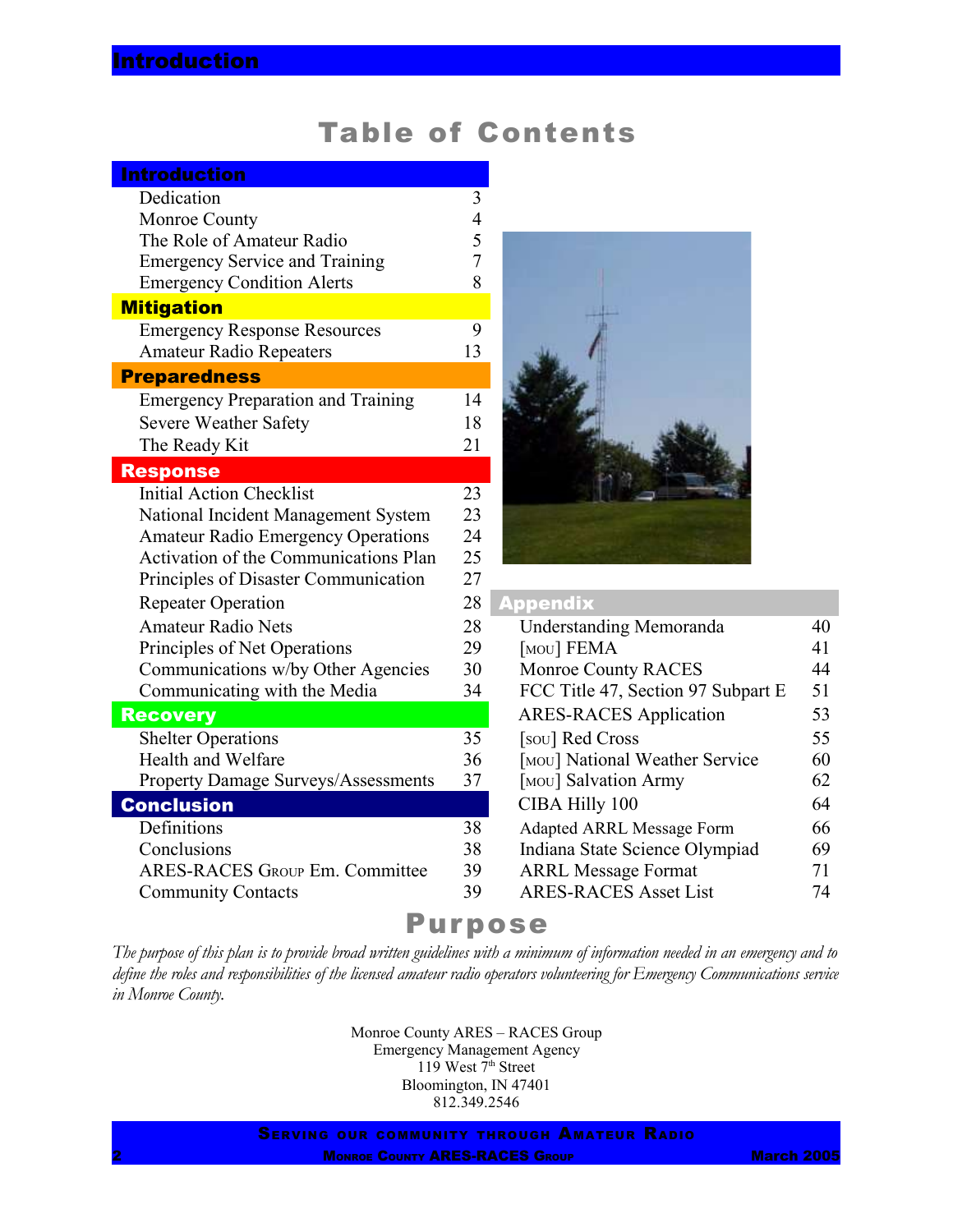### Dedication

Amateur radio involvement in Monroe County volunteer emergency communications and the initial connection with local emergency response agencies centered around Steven Settle (WD9EVK) and Millard Qualls (K9DIY). Settle served as communications officer for the Emergency Management Agency committee and was instrumental in selecting amateur radio equipment for the newly-constructed city-county Justice Building. Qualls succeeded Settle as the Amateur Radio Emergency Services [ARES] Emergency Coordinator and focused on the radio amateur's role in disaster recovery and welfare communications.

The growing role of VHF-UHF repeaters has been facilitated by the *Indiana University Amateur Radio Club [IUARC]* -- Daniel Miller (KQ9I) and Jay Sissom (KA9OKT), the *W9WIN* linked 440 system -- Mike Poe (KB9SGN), but especially by the *Monroe County Repeater Association* -- Brian Crouch (N9LKT), Richard Landgrebe (WB9HXP), Dwight Hazen (WB9TLH), and Russell Ryle (N9DHX), who served as net manager on the K9OK (now WB8TLH) repeater and as liaison with National Weather Service, Central Indiana Skywarn, and the Indiana Karst Conservancy Cave Search-Rescue Team for many years.



Millard Qualls (K9DIY) [*ARES Emergency Coordinator, Emeritus*], operating as Net Control Station at Red Cross Shelter, St. John's Catholic Church, Ellettsville, during September 20-21, 2002, tornado recovery.

Emergency Management Director John Hooker and then-Bloomington-Monroe County American Red Cross Director of Disaster Services Ed Vande Sande suggested a formal cooperative arrangement following the startling events of September 11, 2001, that resulted in the formation of the MONROE COUNTY ARES-RACES GROUP, giving the county a seamless sequence of emergency response from individual radio amateurs, through radio support for non-governmental agencies, to formal Emergency Management Agency involvement – supported in no small way by the membership of *Bloomington Amateur Radio Club [BARC],* which provides considerable meeting time and space (with *Bloomington Hospital*).

This plan is dedicated to those individuals, organizations and institutions by the

**MONROE COUNTY ARES-RACES GROUP** Emergency Committee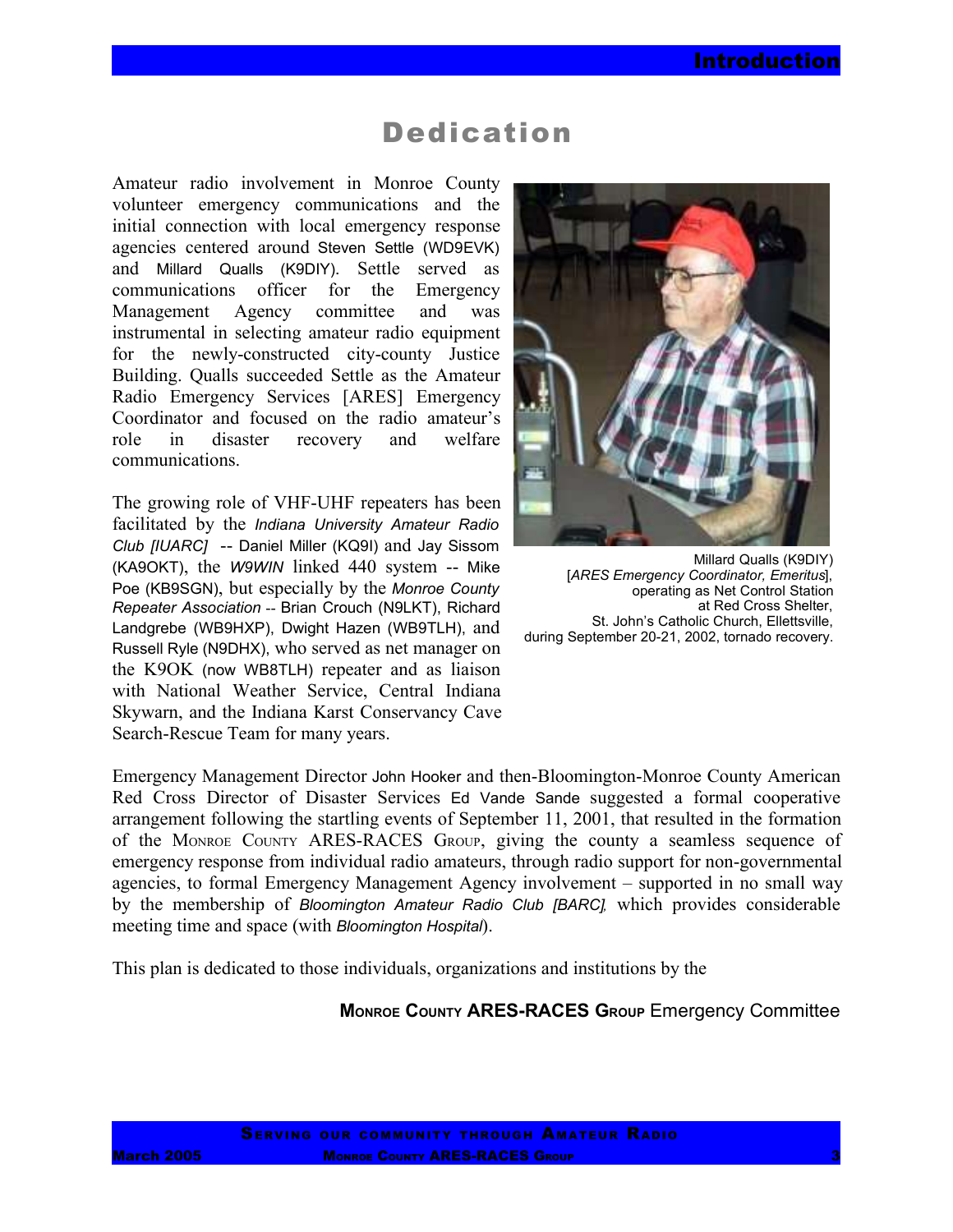### Monroe County

Monroe County, Indiana, is located at approximately 39° 9' N, 86 ° 25' W and covers nearly 412 square miles. It has 11 townships, one (1) city and eight (8) towns within its jurisdiction. According to the 2000 Census, Monroe County had a population of 120,563.

Monroe County has one (1) airport. There are approximately 300 public buildings and recreational facilities located in Monroe County. These are State, County, City, and Township offices and facilities, the Indiana University and the Ivy Tech State College campuses, United States Postal Service offices, and Richland-Bean Blossom Community School Corporation (RBB) and Monroe County Community School Corporation (MCCSC) facilities. Monroe County has 27 tornado sirens serving the county, with additional locations planned.



Law enforcement offices include the Indiana State Police, Monroe County Sheriff, Bloomington Police, Ellettsville and Stinesville town marshals, Indiana University Police, Indiana Conservation Office – South Region, and local office of the Federal Bureau of Investigation (FBI). The City of Bloomington has five (5) fire stations and an Operations Center, Ellettsville has two (2), and there are 11 fire stations located in seven (7) of the townships. There are cooperative response agreements among these departments which assure coverage of all townships. There is a Hazmat Team located at the Old SR 37 North station of the Bloomington Township Fire Department. Monroe County

has one (1) general hospital, a university health center, and approximately 12 special purpose medical facilities and clinics.

There are state and national forests, three sizeable (3) lakes, and numerous local recreational facilities located in and around Monroe County. The western part of the county features karst regions with a vast network of mapped and unmapped caves and caverns. Monroe County is within range of both the Wabash Valley fault system and the New Madrid fault system.

There are approximately 500 licensed amateur radio operators in Monroe County. That pool increases with participation of transient residents licensed outside Monroe County. At least 50 operators, including many from surrounding counties, regularly volunteer their capabilities and/or equipment for Emergency Communications service, organized under the auspices of the Monroe County ARRL ARES-RACES Group: Amateur Radio Relay League Amateur Radio Emergency Service (ARES) and Radio Amateur Civil Emergency Service (RACES). These include members of the Bloomington Amateur Radio Club (BARC) and the Indiana University Amateur Radio Club (IUARC) as well as unaffiliated operators.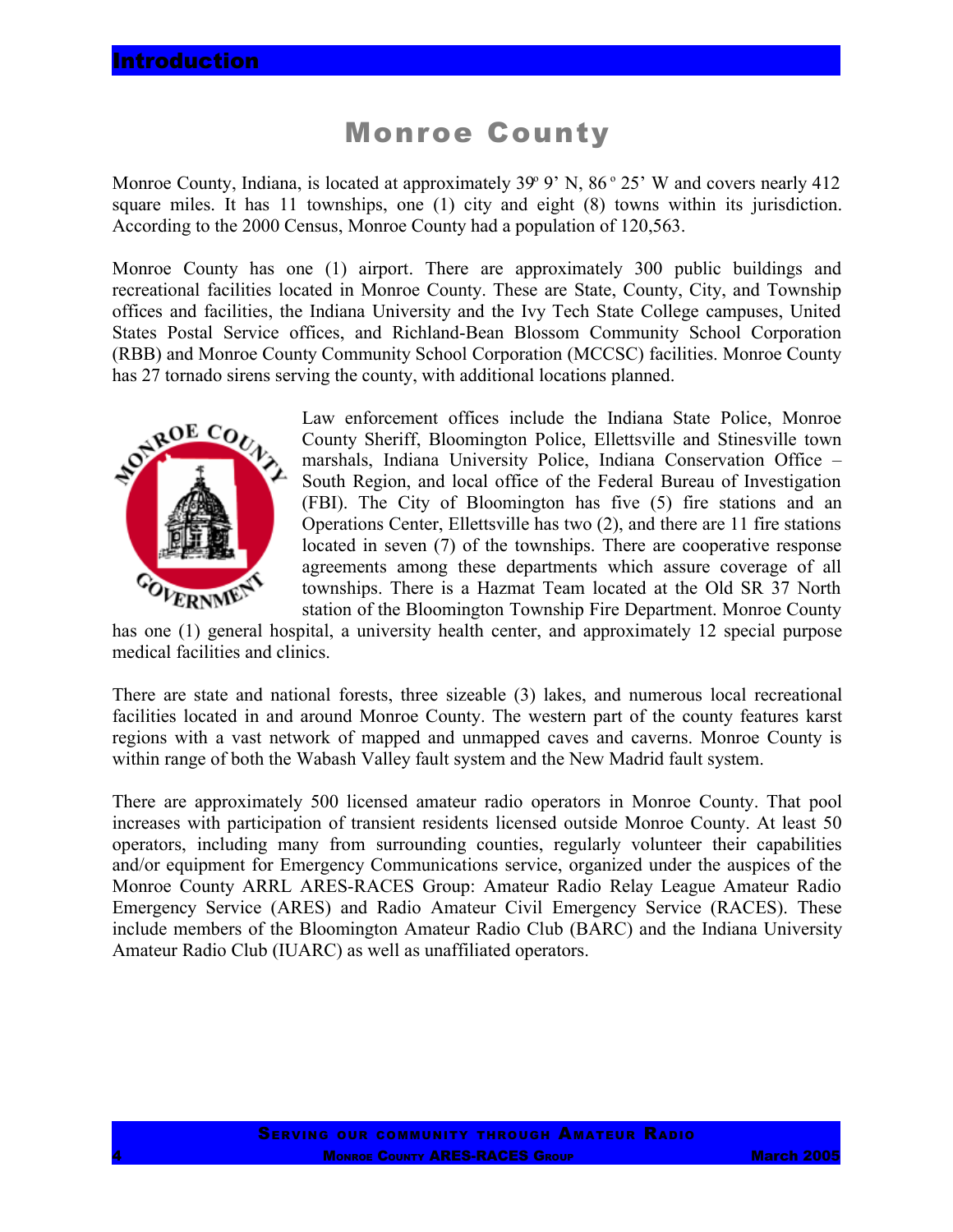# The Role of Amateur Radio

Volunteer public service communications have been a traditional responsibility of the Amateur Radio Service since 1913. Amateurs at the University of Michigan and Ohio State University, as well as individual amateurs in and around the region, stepped up to provide communications in an area isolated by a severe Midwest windstorm. In the early days, the functions of such disaster work were spontaneously organized to meet the needs and circumstances of the event.

Today, Amateur Radio disaster work is highly organized and practiced. Communications support is implemented principally through the National Traffic System (NTS), the Amateur Radio Emergency Service (ARES), the Radio Amateur Civil Emergency Service (RACES), as well as independent nets and other amateur public service groups -- all recognized as part of the Amateur Radio Relay League (ARRL) public service efforts.

Internet and telephone service, as well as inexpensive Family Radio Service (FRS), General Mobile Radio Service (GMRS), Multi-Use Radio Service (MURS) and Citizens' Band (CB) radio service have the potential to parallel or supplant amateur radio and ham operators providing communications support for public service and emergency events. However, none are as organized or as practiced as amateur radio.

While Internet connectivity is becoming more common and easy to use. It still requires comparatively expensive equipment and reliable wired or wireless connections. Cellular and "plain old telephone service" (POTS) in addition to voice, can provide Internet connectivity. Internet messages can be either one-to/from-many or one-to-one. POTS and cell messages are one-to-one. Wired connections are not always conveniently or consistently available in all areas. Wireless connectivity is typically dependent upon transmit power, antenna gain, proximity to receivers or relay stations, and frequency or band characteristics. Many event leaders and participants use cell phones when possible.

Radio transmissions are one-to/from-many. FRS, GMRS, MURS and CB radio service may be used by any citizen for personal or business purposes. All are designed for short range communications by limiting either the frequency or transmit power. CB no longer requires a Federal Communications Commission (FCC) license, uses High Frequency (HF) channels on the 11-meter "shortwave" band, but is limited to 4 watts of power. FRS does not require an FCC license, is limited to less than 1/2 watt (500 milliwatts) of power and a non-detachable antenna, and uses UHF frequencies. GMRS radios require an FCC license because they generally transmit at higher power levels (1 to 5 watts is typical) and may have detachable antenna. Some radios are certified for use in both FRS and GMRS on the basis that some channels are authorized to both services, or a user of the radio may communicate with stations in the other service.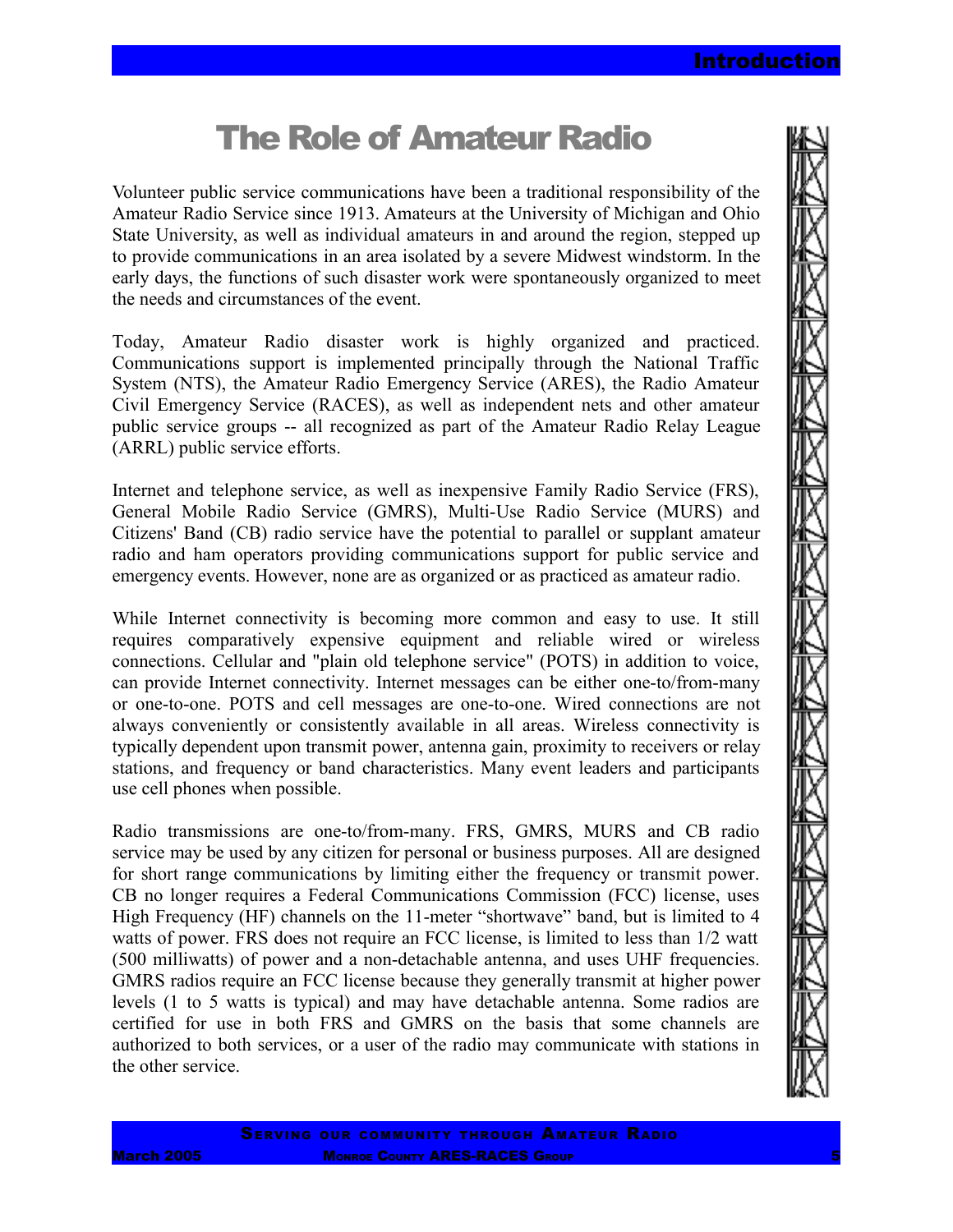### **Introduction**

Since May of 2003, Multi-Use Radio Service (MURS) has been FCC-authorized to use VHF channels on 151.820-154.600 MHz with up to 2 watts of power. MURS stations are prohibited from operating as a repeater station, as a signal booster and as store-and-forward packet operations. During a public service event, many participants use these services for personal communication.

The FCC not only permits but encourages licensed amateur radio operators to assist in emergencies and "provide essential communications in connection with the immediate safety of human life and the immediate protection of property when normal communications systems are not available." If POTS, cell, or Internet connectivity is lost, radio transmissions can provide communications links.

While unlicensed radio is restricted, licensed amateurs have up to 1500 watts of "peak envelope power" (PEP) available for transmissions and may use both repeater stations and packet operations. Tactical communications in first-response circumstances typically use 2-meter frequencies in the VHF band, either on repeater-supported net frequencies or on simplex frequencies. However, more extensive emergency situations can involve any or all of the amateur frequencies from low band 160 meters through the HF and VHF frequencies to Ultra High 1300 MHz, and a variety of modes, including CW, packet, RTTY and television, as well as phone (voice). Public service activities provide operating and training opportunities of amateur radio emergency service.

NTS operates daily to handle local and remote written traffic, in a standard ARRL message format, over nets at four levels, connected through liaisons that assure systematic point-to-point



flow, in the shortest possible time consistent with organizational objectives and mass handlings. ARES consists of licensed amateurs who have registered the availability of themselves and their equipment and are trained for emergency operations in the public interest under the operational leadership of local and district Emergency Coordinators (EC).

RACES consists of licensed amateurs registered and trained through local emergency management agencies to serve government civil preparedness entities at local, state and federal levels under the leadership of licensed amateur leadership, appointed by the government agencies as RACES officers.

Individual Amateur Radio operators participate as members of other public service support groups as well as volunteer as communicators in support of those functions. At the organizational level, formal relationships on the local and national level between Amateur Radio and other public service groups provide structures that facilitate volunteer emergency communications support for a wide variety of events and circumstances. Part 97 of the Federal Communication Commission's (FCC) Rules and Regulations states, as the first principle under "Basis and Purpose," the following: "Recognition and enhancement of the value of the amateur service to the public as a voluntary, non-commercial communication service, particularly with respect to providing emergency communications."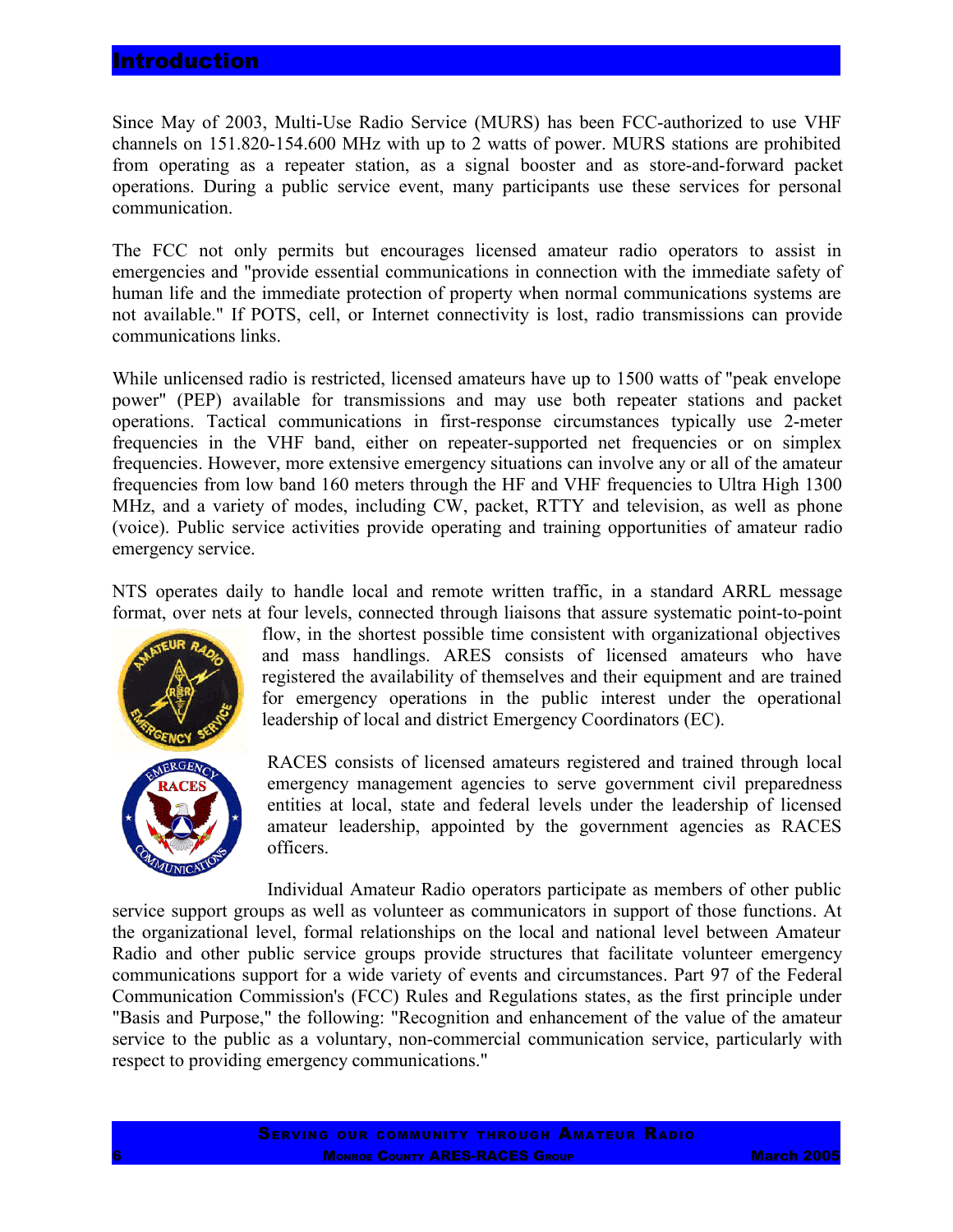## **Emergency Service and Training**

#### Government and Relief Agencies

Local, State, and Federal Emergency Management Association

National Weather Service Central Indiana Skywarn American Red Cross Salvation Army

Public Service Events Message Centers Parades Sports Events

### Natural Disasters and Catastrophes

Precipitation Reports Severe Weather Spotting and Reporting Weather Warnings **Hurricanes** Tornadoes Floods, Mudslides, Tidal Waves Winter Storms Brush and Forest Fires Earthquakes and Volcanic Eruptions

Shelter Operations Health and Welfare Traffic Property Damage Surveys

Accidents and Hazards Vehicle Accidents

> Tom Busch (WB8WOR) aligns antenna for satellite operations at Field Day, 2004



Assistant ARES EC/ RACES Officer, [Simplex Manager] Maynard Raggio (N9PTG), operates at Field Day.



SERVING OUR COMMUNITY THROUGH AMATEUR RADIO **March 2005 MONROE COUNTY ARES-RACES GROUP**